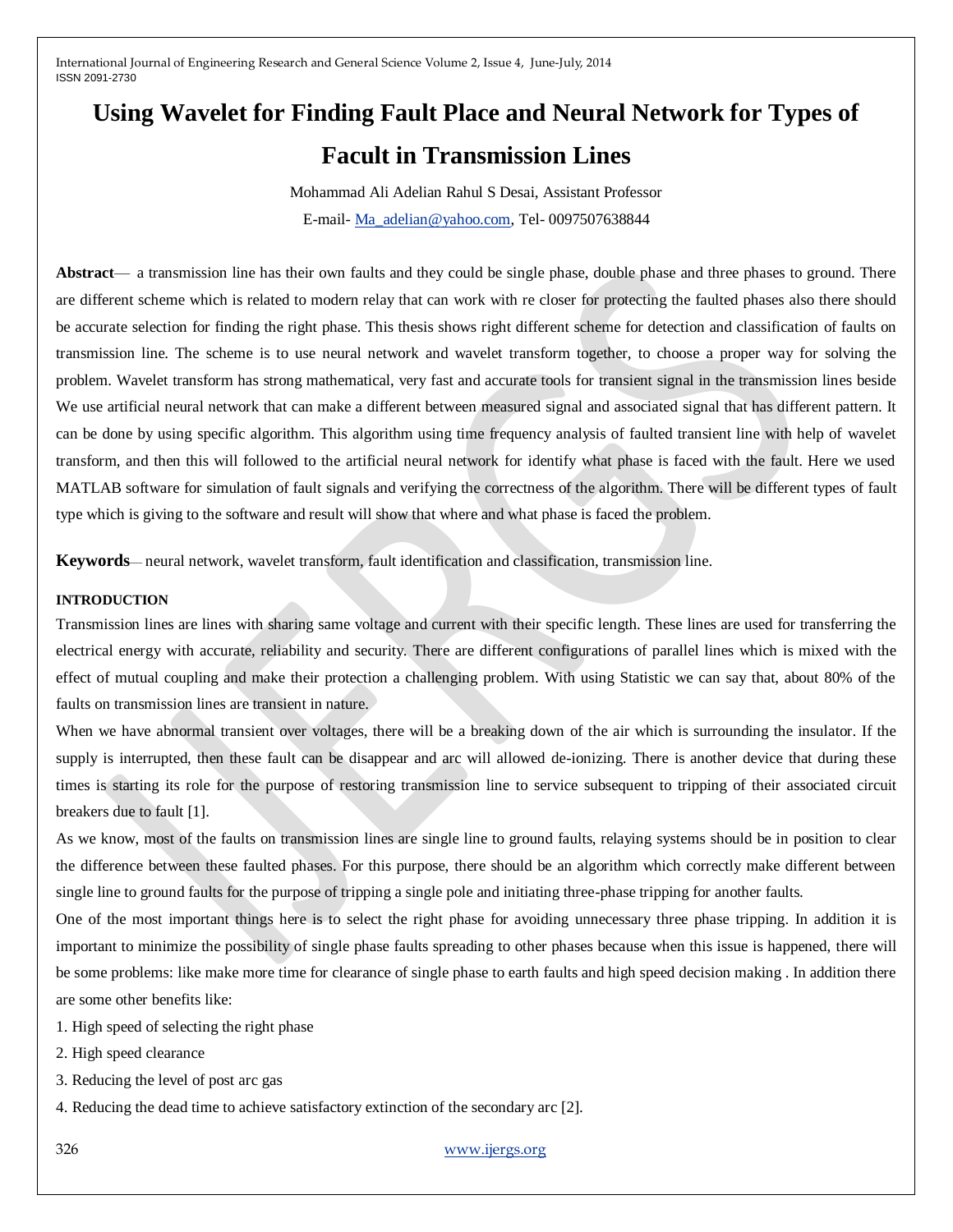There are some benefits that is related to the single phase tripping and also reclosing which will be:

- I) High improvement of transient state stability.
- II) When there are remote generating stations that are connected to the load center and they have one or two transmission lines, there will be improvements in system reliability  $\&$  availability
- III) It will reduce the switching of over voltages
- IV) It will reduce the shaft *torsional* oscillation with large thermal units[3]

There is a common type of protection which is distance relay and it is based on the measuring the fundamental frequency of positive sequence impedance of the line. More than detecting the fault zone and directional discrimination, the distance relay can also measure elements perform the job of faulted phase selection. However, the jobs of ground distance units is to operate for double phase to ground faults and phase distance units is to operate for ground faults which is very close to the relay location.

Planners could not relay only to distance relay for determine the fault type, so they used different type of techniques like wavelet transform and neural network for finding faulted phase in EHV/UHV transmission lines and also they have developed these techniques over these years.

#### **Methodology**:

There are different methods that can help to find the place of fault, also to find the fault types. Here we can use wavelet transform as a one of the best tools to find the place of the fault which is send an signal throughout the transmission lines and with the measuring the time of returning that signal, find the place which the fault is happened. We can use another tools to find the types of fault which is neural network. When we run the modeling, there is another part which is coding it works with the modeling and they are match withc each other. So in the command line of the MATLAB we can see the place with considering the some more and les tolerance, and see that the fault is. When we need to choose the place of fault, which we need in the output of the program, we need to just change the numbers of sending and receiving end, which means the total amount of them should be equal to 300, because our transmission line is suppose to be 300 km.

#### **Modeling:**

Figure 7.1 is showing the modeling that we used for simulating the transmission line. As we can see, there are two there phase source which are connected to the transmission line in both side. Both sources have same quantity and they are 400kw.there is some other amount which is mentioned below.

#### **Three phase source:**

Parameter in left three phase source:

Phase to phase rms voltage (v):  $400e^3$ Phase angle of phase A (degree) = 0 Frequency (HZ) = 50 Internal connection: Yg 3 phase short circuit level at base voltage (VA):  $250e^6$  Base voltage (Vrms ph-ph):  $400e^3$ 

X/R ration: 12.37/2.46

Parameter in right three phase source:

Phase to phase rms voltage (v) =  $400e^3$  Phase angle of phase A (degree) = -15 Frequency (HZ) = 50 Internal connection: Yg 3 phase short circuit level at base voltage (VA) =  $1915e^6$  Base voltage (Vrms ph-ph) =  $400e^3$  $X/R$  ration = 12.37/2.46.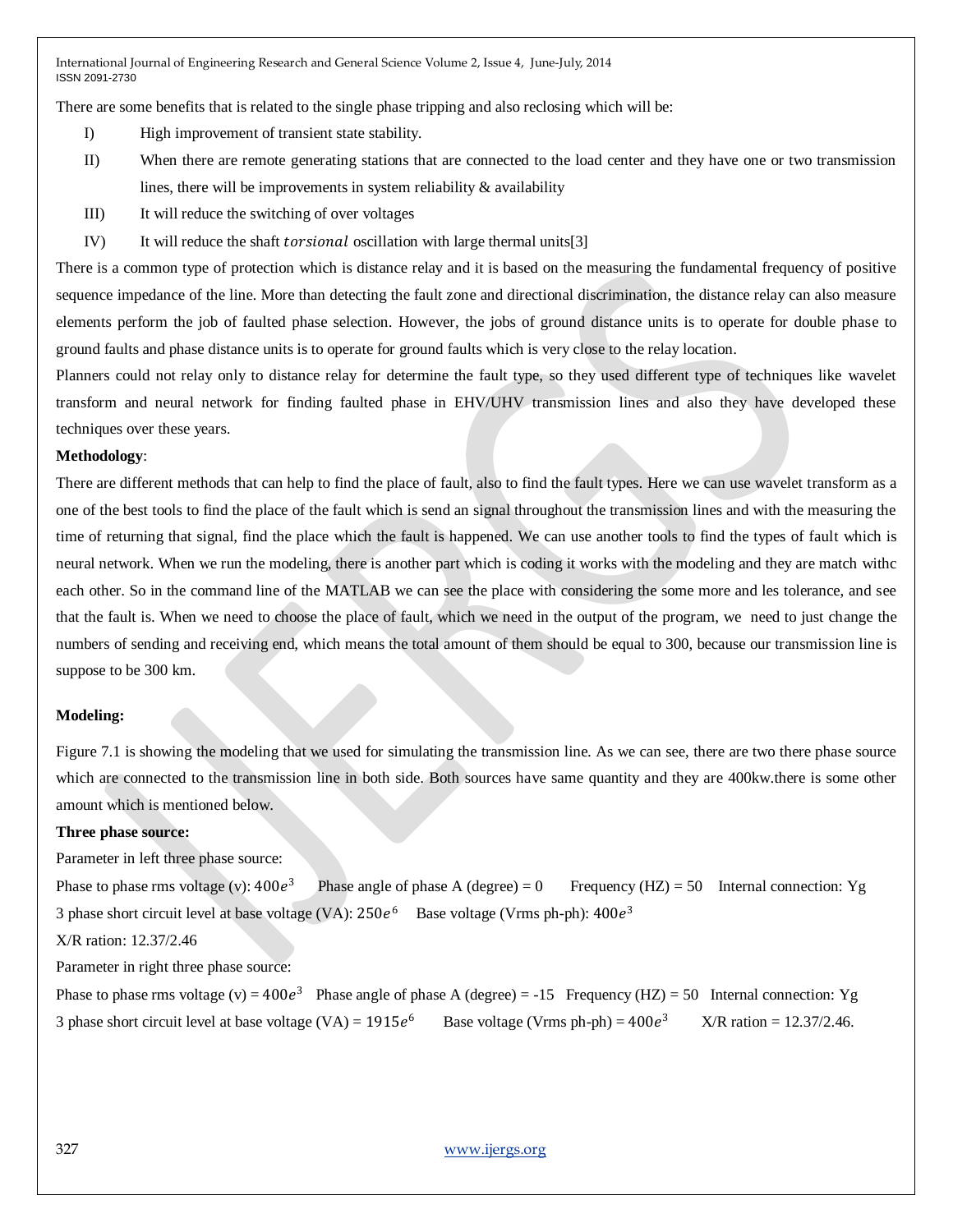



Figure 7.1 modeling of transmission line

### **Circuit breaker:**

There is another element in this figure which is circuit breaker and in both circuit breaker the all amount is same and mentioned below. There is a short explanation for this block which is mentioned. Connect this block in series with the three-phase element you want to switch. You can define the breaker timing directly from the dialog box or apply an external logical signal. If you check the 'External control' box, the external control input will appear. Parameter for both circuit breakers:

Transition times(s) = [0.3] Breaker resistance Ron (ohms) = 0.001 Snubbers resistance Rp (ohms) =  $1e^{6}$ 

Snubbers capacitance  $C_p$  (Farad) = inf Initial status of breakers: closed

# **Three phase series RLC load:**

Another part is three phase series RLC load, there amount is same and mentioned below. Three phase series RLC load in both sides: Configuration: Y grounded

Nominal phase to phase voltage Vn (Vrms) =  $400e^3$  Nominal frequency fn (Hz) = 50 Active power P (W) =  $100e^6$ Inductive reactive power QL (positive var) = 0 Capacitive reactive power QC (0) = 0

# **Distributed parameters line:**

Another part is distributed parameters line, and their amount is almost same, the difference is only in line length in KM, and the reason is because of our line is about 300KM, so during the modeling we need to choose the place of the fault, so the total amount of these two block should be 300. For example if we need to show that the fault is happening in the 28KM we need to change the amount of other line length to 272KM. Rest of the amount in different part will be same during the modeling, but if we need to change the output of the signal, we can change each part. The explanation for this block is:

Implements an N-phases distributed parameter line model. The rlc parameters are specified by [N×N] matrices. To model a two-, three-, or a six-phase symmetrical line you can either specify complete [N×N] matrices or simply enter sequence parameters vectors: the positive and zero sequence parameters for a two-phase or three-phase transposed line, plus the mutual zero-sequence for a sixphase transposed line (2 coupled 3-phase lines). This block has these parameters amounts:

Number of phases  $[N] = 3$  Frequency used for RLC specification  $(HZ) = 50$ 

Resistance per unit length (ohms/km)  $[N \times N \text{ matrix}]$  or  $[i1 \text{ r0 r0m}] = [0.0298 \text{ 0.162}]$ 

Inductance per unit length (H/km) [N×N matrix] or [i1 l0 l0m] =  $[1.05e^{-3} 3.94e^{-3}]$ 

Capacitance per unit length (F/km) [N×N matrix] or [c1 c0 c0m] =  $[12.74e^{-9}$  7.751 $e^{-9}$ ]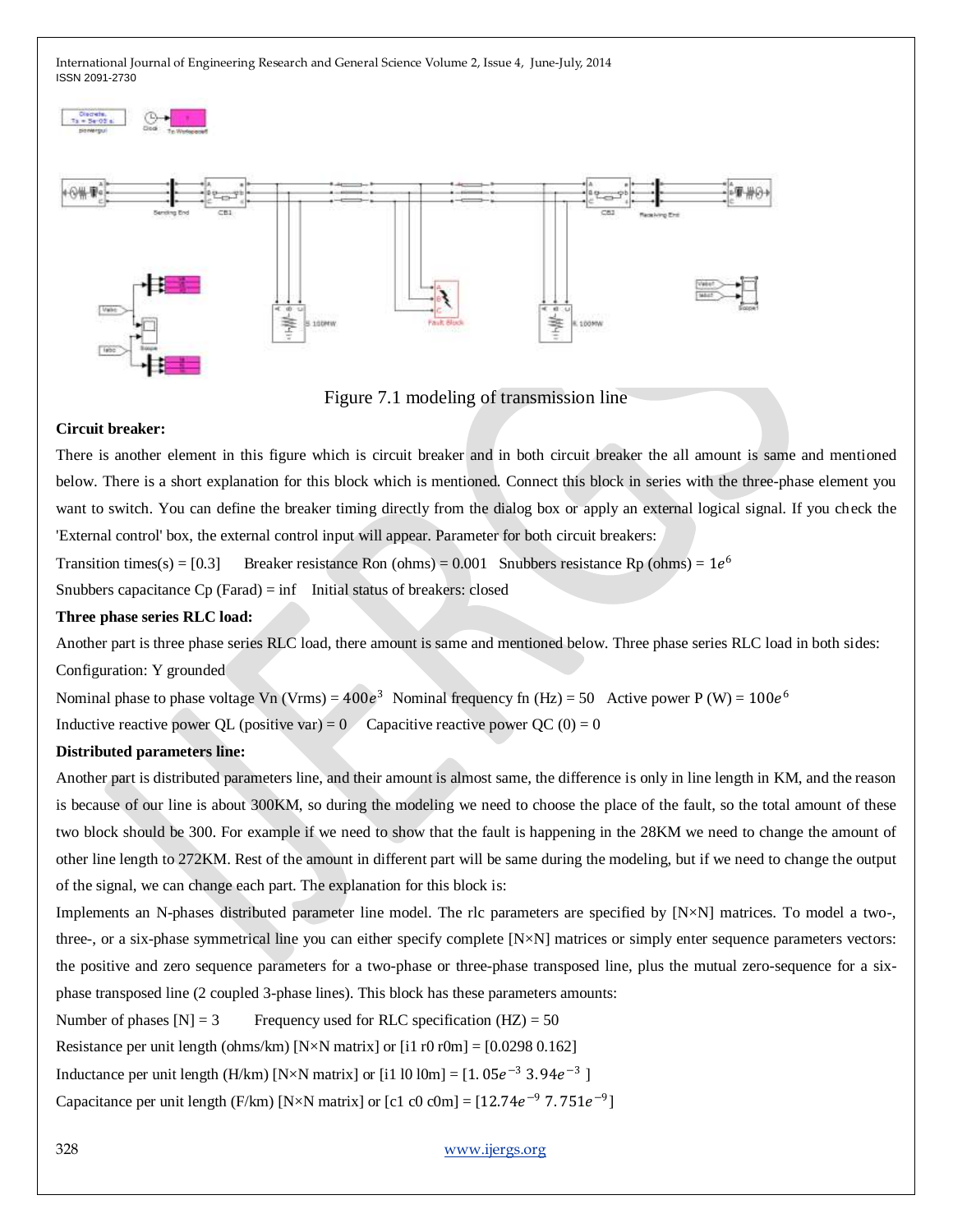Line length (km): it is selective and the total amount of the both side should be equal to 300 because our transmission line suppose to be 300KM. Measurements: phase to ground voltage

#### **Three phase VI measurement:**

Another part of the figure is three phase VI measurement. As we can see in the figure they are two, one in right and one in left. Their amount is almost same the difference is only in there label in signal label in voltage and current which in left the label is Iabc for current and for voltage is Vabc and in the right label for current is Iabc1 and for voltage is Vabc 1. The rest of things are same. Also there is an explanation for this block which is mentioned. Ideal three phase voltage and current measurements. The block can output the voltages and currents in per unit values or in volts and amperes.

#### **Three phase fault:**

Another part of the figure is three phase fault. With this block we can choose different types of fault and also resistance for ground. As we can see in that block, there are different phases (phase A, phase b phase C) and also ground fault that we can choose any one with or without ground. There is an explanation for this block which is mentioned and after that their parameter as well. Use this block to program a fault (short-circuit) between any phase and the ground. You can define the fault timing directly from the dialog box or apply an external logical signal. If you check the 'External control' box, the external control input will appear. Parameters:

Fault resistance Ron (ohms) = 8 Transition status  $[1, 0, 1, ...]= [1, 0]$  Transition times (s) =  $[0.04, 0.042]$ 

Snubbers resistance Rp (ohms) =  $1e^6$  Sunbbers capacitance Cp(Farad) = inf Measurement = none

There is another part in the modeling that we can see in figure 7.2, this part is consist of the two other sub part and they work together to give their signal to the scope to see the result.



Figure 7.2 voltage and current block to scope

As we can see in the figure 7.2, there are two part which is consist of voltage and current and they gave their signals to the scope to show the result, also there are two other block which are connected to the voltage and current, they are three phase V-I measurement and their configuration is shown in figure 7.3, and we can see their connections.



Figure 7.3 three phase VI measurement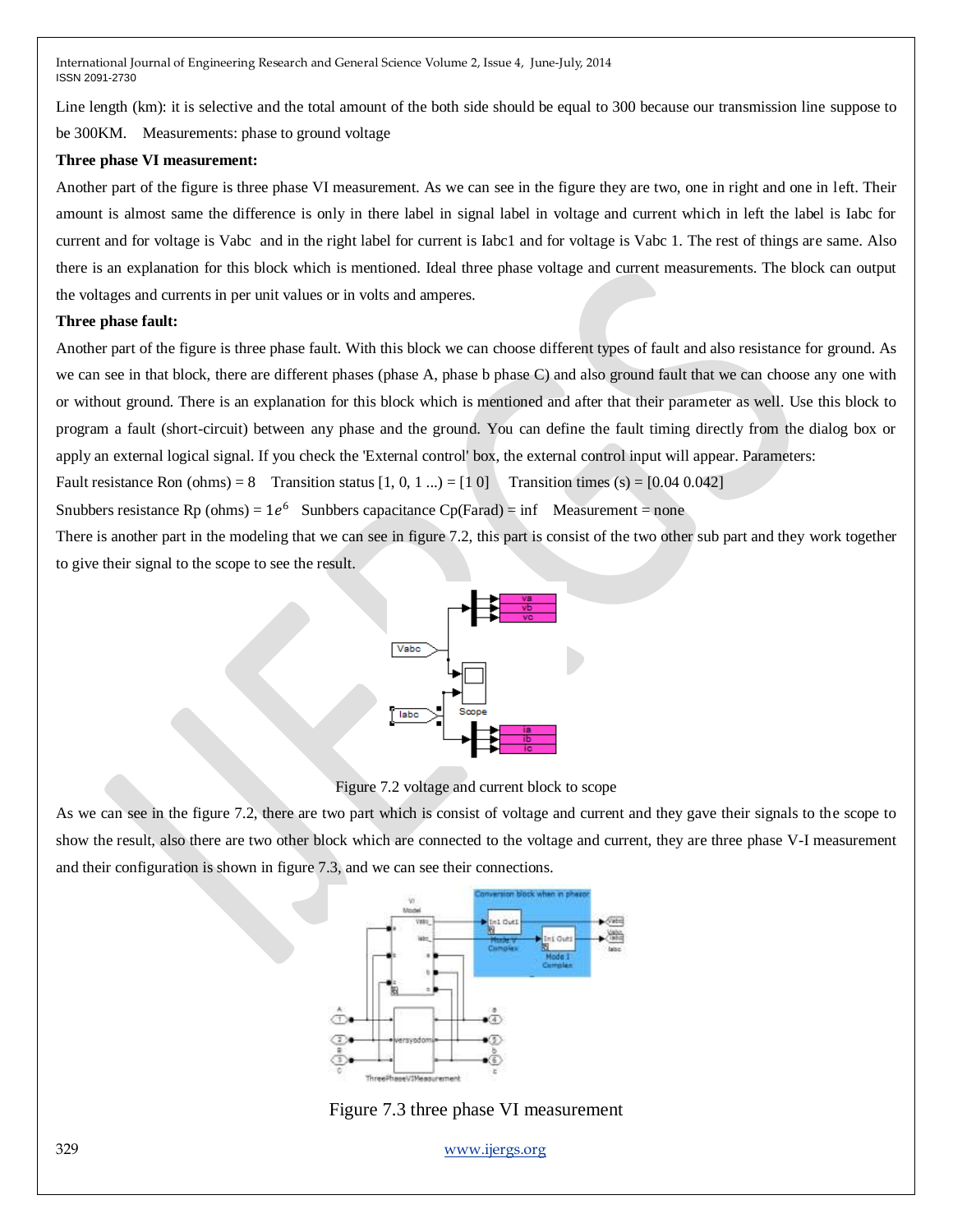

when there is no fault in the system, with the help of neural network and wavelet tarnsform, we can see that the out put of the coding, after runing show that there is no fault in transmission line as we can see in the figure 7.10.



330 [www.ijergs.org](http://www.ijergs.org/)

Figure 7.13 LG fault (fault between phase A and Ground) Figure 7.17 voltage, current and wavelet signal base on wavelet transform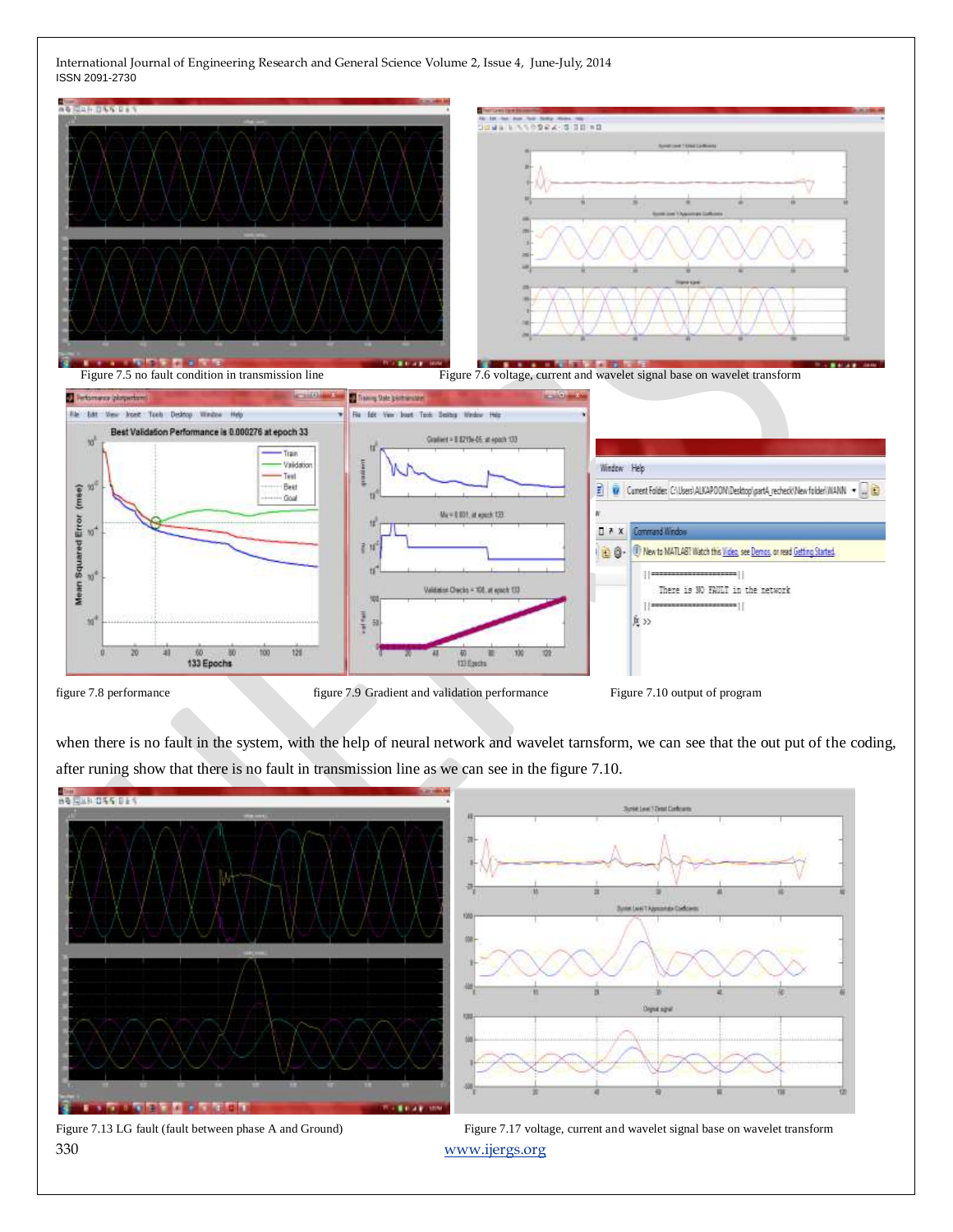| 7- Performance (allotaed farm)                                             | Theory Inte partnership                                                             |                                                                                                                                                                                                          |  |  |
|----------------------------------------------------------------------------|-------------------------------------------------------------------------------------|----------------------------------------------------------------------------------------------------------------------------------------------------------------------------------------------------------|--|--|
| Best Validation Performance is 1,5935e-05 at epoch 270<br>T <sub>ion</sub> | Desitor Window Help<br>Gradwin = 0.08010564, at ease's 270                          | Desktop Window Help<br>arallel<br>● [9] E V Current Folder: C:\Users\ALKAPOCM\Desktop\partA_recheck\New folder\WANN ><br>dd & What's New                                                                 |  |  |
| $-$ Valdeur<br>$-$ Test<br>要推<br>Bett                                      |                                                                                     |                                                                                                                                                                                                          |  |  |
| -Suit                                                                      |                                                                                     | Command Window<br>$+72$                                                                                                                                                                                  |  |  |
| å 10°<br>름<br><b>BE</b><br>370 Epochs                                      | Mul-1+35 at epoch 378<br>Validation Checks = 190, at apacts 370<br><b>VILLiamin</b> | . (2) $\bigotimes$ $\bigotimes$ : (4) New to MATLAB? Watch this Video, see Demos, or read Getting Started.<br>潮<br>There is 18 fault at Phase A.<br>at a distance of 80.184759 Hm from sending end<br>ない |  |  |

After running the program, we can see that, in the output we have the result with respective place which fault happened. This result has some tolerance. It is shown in figure 7.18. We can see that in the output the correct phase and place is shown.

We can see this type of fault when two different phase, make a connection between each other and produce this type of fault. It is mentioned in figure 7.49.



Figure 7.49 LL fault (fault between phase A and phase B) Figure 7.53 voltage, current and wavelet signal base on wavelet transform



 $=$  $||$ 

Figure 7.51 performance figure 7.52 Gradient and validation performance Figure 7.54output of double phase with each other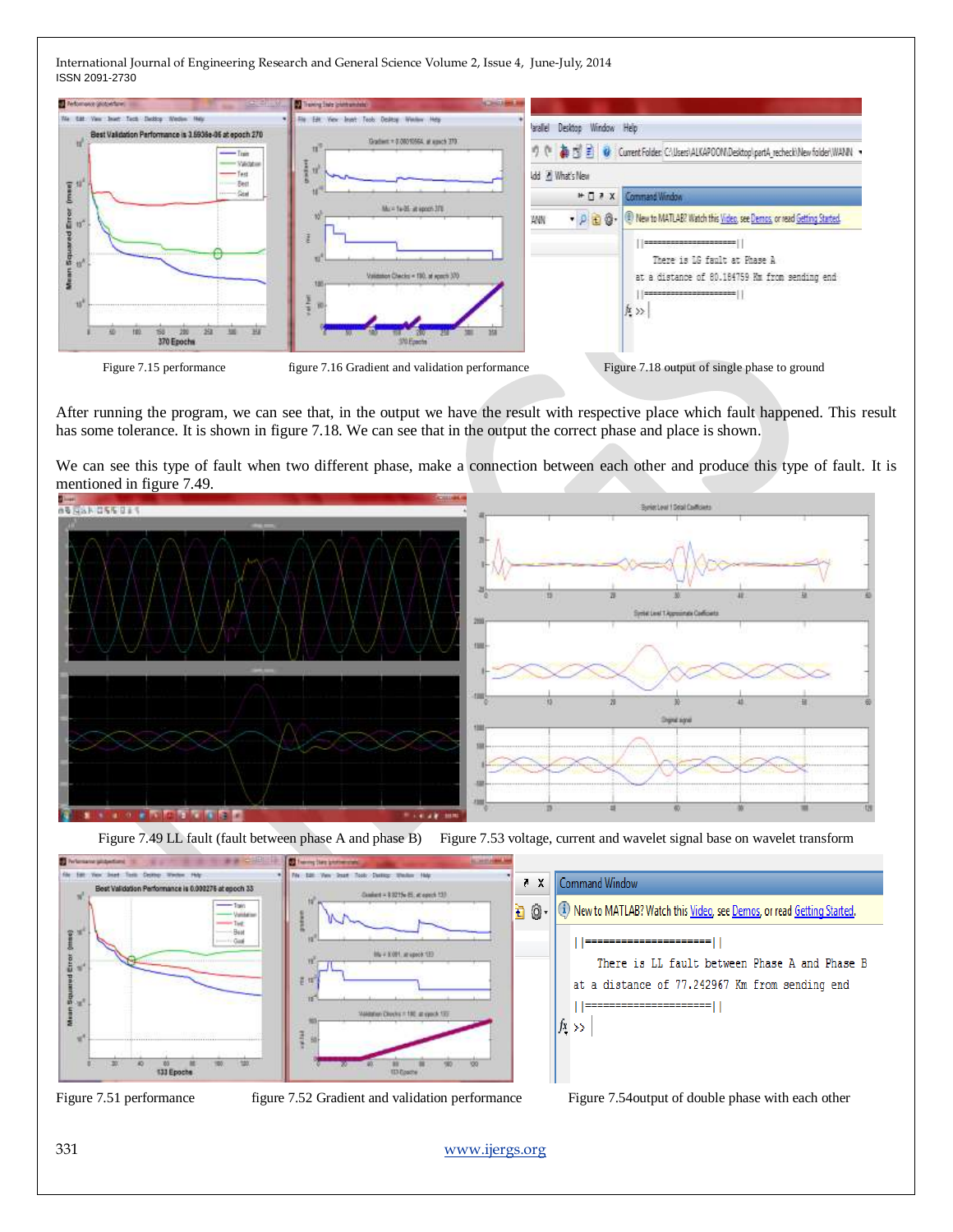

Figure 7.67 LLL fault (fault between phase A, phase B and phase C) Figure 7.71 voltage, current and wavelet signal base on wavelet transform



Here in figure 9 and figure 12 we will see the result for 2 phase to ground and three phase to ground. Figure 7.72 outputs of three phases with each other

In this stage, we choose phase A and B when they made a connection with each other to ground and take the output result. The result is shown in figure (7.31).

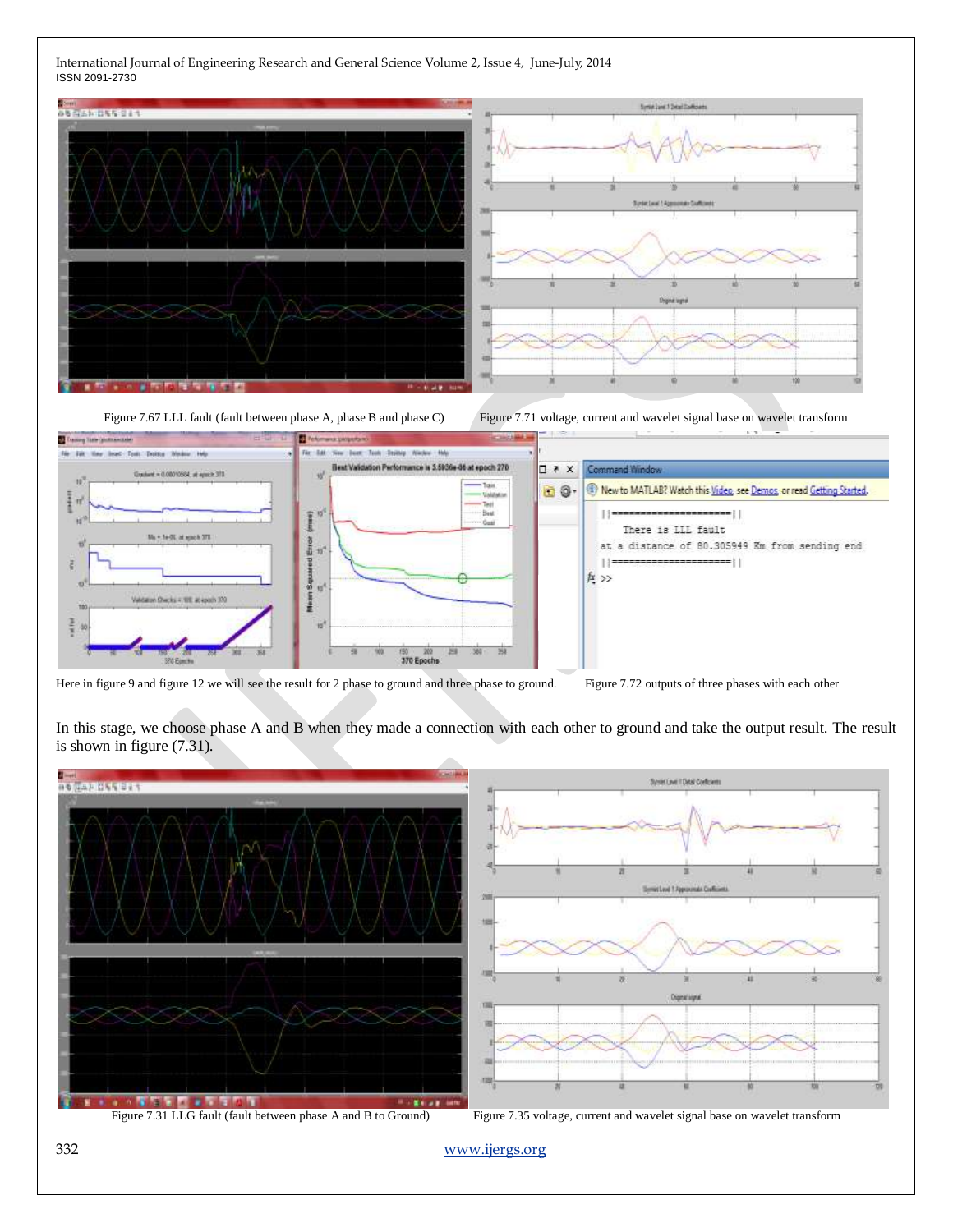

Figure 7.33 performance figure 7.34 Gradient and validation performance Figure 7.36 output of double phase to ground

As we saw in the figure (3.36), there is right selection of the phase with some tolerance in place of fault.



Figure 12. LLLG (phase A, phase B and phase C to ground) fault on the transmission line Figure 7.77 voltage, current and wavelet signal base on wavelet transform



#### **Analysis of results**

This simulation is done in 300 km transmission line with different type of fault and location of fault with using MATLAB simulation software.

As we have seen, there was some tolerance in finding the place of fault. During each modeling, there was some percentage error, which is collected in next tables.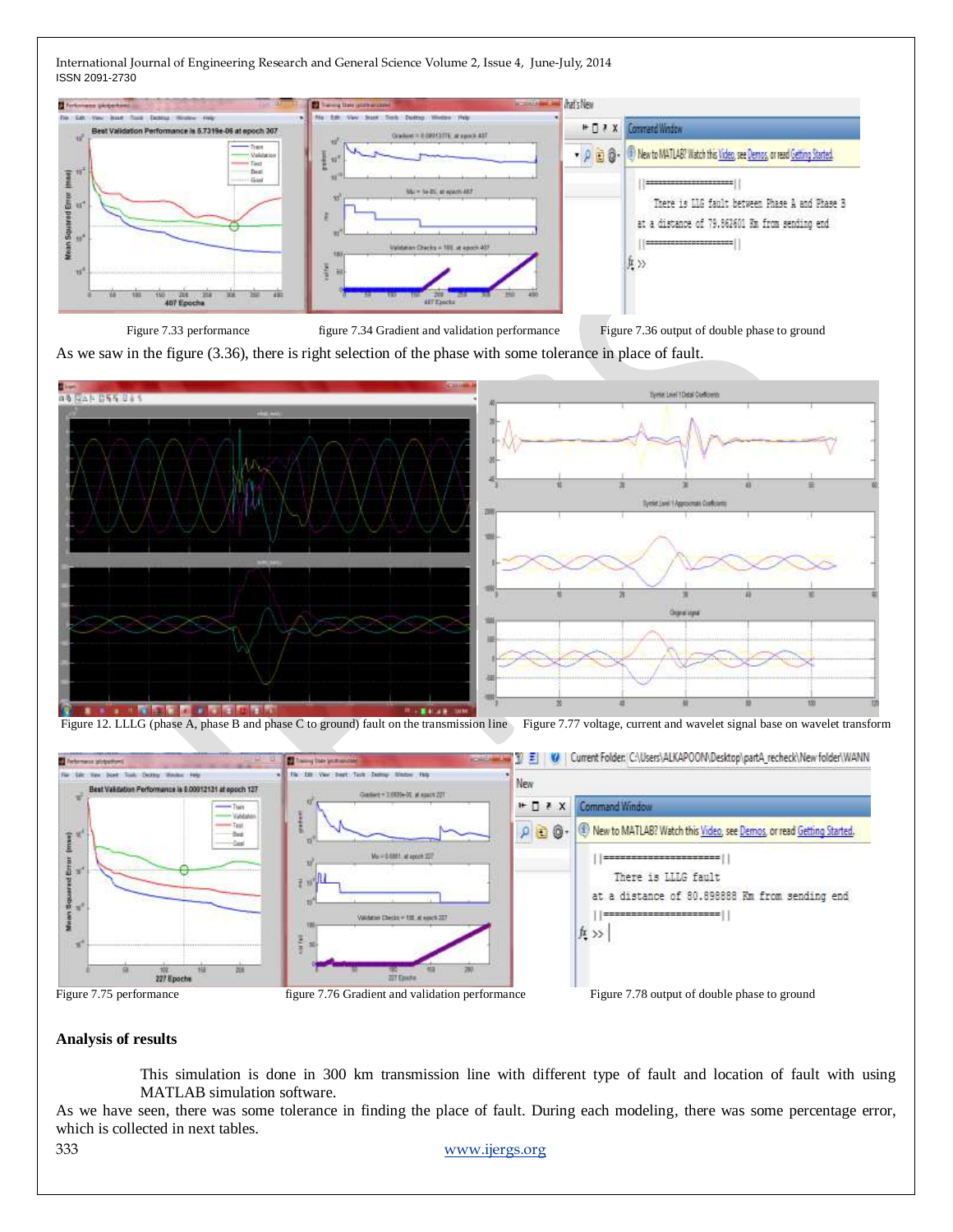| <b>Serial</b><br>No: | % Error vs. Fault Distance<br>(Fault Resistance = 20 $\Omega$ ) |                                             |                     | % Error vs. Fault Distance<br>(Fault Resistance = 60 $\Omega$ ) |                                      |                     |
|----------------------|-----------------------------------------------------------------|---------------------------------------------|---------------------|-----------------------------------------------------------------|--------------------------------------|---------------------|
|                      | Fault<br><b>Resistance</b><br>$(\Omega)$                        | <b>Measured</b><br>Fault<br><b>Location</b> | Percentage<br>Error | Fault<br><b>Distance</b><br>(Km)                                | <b>Measured</b><br>Fault<br>Location | Percentage<br>Error |
|                      | 24                                                              | 24.39                                       | 0.153               | 49                                                              | 50.46                                | 0.51                |
| $\mathbf{2}$         | 74                                                              | 74.48                                       | 0.187               | 99                                                              | 100.02                               | 0.33                |
| 3                    | 124                                                             | 124.02                                      | 0.03                | 149                                                             | 152.03                               | 1.05                |
| 4                    | 174                                                             | 174.08                                      | 0.02                | 198                                                             | 200.57                               | 0.79                |
| 5                    | 224                                                             | 224.81                                      | 0.203               | 248                                                             | 253.79                               | 1.63                |

| Table 7.1 Percentage errors as a function of fault distance and fault resistance for the |  |
|------------------------------------------------------------------------------------------|--|
| ANN chosen for one line to ground fault location                                         |  |

Table 7.2 Percentage errors as a function of fault distance and fault resistance for the ANN chosen for double line to ground fault location.

| <b>Serial</b><br>No: | % Error vs. Fault Distance<br>(Fault Resistance = $20 \Omega$ ) |                                             |                     | % Error vs. Fault Distance<br>(Fault Resistance = 60 $\Omega$ ) |                                             |                     |
|----------------------|-----------------------------------------------------------------|---------------------------------------------|---------------------|-----------------------------------------------------------------|---------------------------------------------|---------------------|
|                      | Fault<br><b>Resistance</b><br>$(\Omega)$                        | <b>Measured</b><br>Fault<br><b>Location</b> | Percentage<br>Error | Fault<br><b>Distance</b><br>(Km)                                | <b>Measured</b><br>Fault<br><b>Location</b> | Percentage<br>Error |
| 1                    | 24                                                              | 24.43                                       | 0.167               | 49                                                              | 52.76                                       | 1.25                |
| $\mathbf{2}$         | 74                                                              | 74.17                                       | 0.05                | 99                                                              | 100.02                                      | 1.03                |
| 3                    | 124                                                             | 124.09                                      | 0.026               | 149                                                             | 151.03                                      | 0.68                |
| 4                    | 174                                                             | 174.15                                      | 0.043               | 198                                                             | 200.89                                      | 0.89                |
| 5                    | 224                                                             | 224.29                                      | 0.11                | 248                                                             | 253.79                                      | 1.52                |

Table 7.3 Percentage errors as a function of fault distance and fault resistance for the ANN chosen double line with each other fault location.

| <b>Serial</b><br>No: | % Error vs. Fault Distance<br>(Fault Resistance = 20 $\Omega$ ) |                                             |                            | % Error vs. Fault Distance<br>(Fault Resistance = 60 $\Omega$ ) |                                      |                            |
|----------------------|-----------------------------------------------------------------|---------------------------------------------|----------------------------|-----------------------------------------------------------------|--------------------------------------|----------------------------|
|                      | Fault<br><b>Resistance</b><br>$(\Omega)$                        | <b>Measured</b><br>Fault<br><b>Location</b> | <b>Percentage</b><br>Error | Fault<br><b>Distance</b><br>(Km)                                | <b>Measured</b><br>Fault<br>Location | <b>Percentage</b><br>Error |
| 1                    | 24                                                              | 24.03                                       | 0.012                      | 49                                                              | 50.16                                | 0.29                       |
| $\mathbf{2}$         | 74                                                              | 74.29                                       | 0.12                       | 99                                                              | 100.42                               | 0.74                       |
| 3                    | 124                                                             | 124.57                                      | 0.123                      | 149                                                             | 151.03                               | 1.11                       |
| 4                    | 174                                                             | 174.13                                      | 0.038                      | 198                                                             | 200.89                               | 0.55                       |
| 5                    | 224                                                             | 224.74                                      | 0.265                      | 248                                                             | 254.19                               | 1.63                       |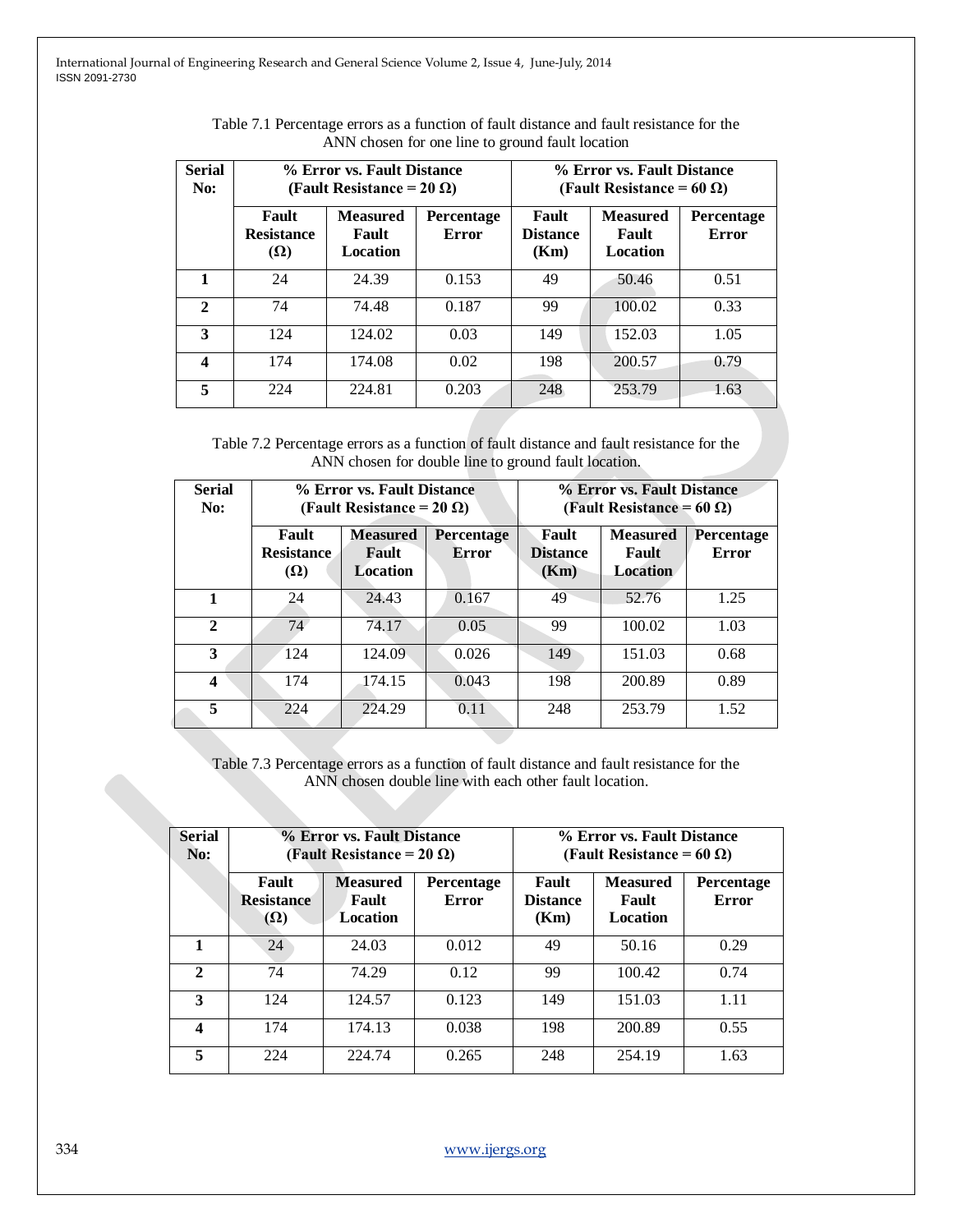| <b>Serial</b><br>No: | % Error vs. Fault Distance<br>(Fault Resistance = $20 \Omega$ ) |                                      |                            | % Error vs. Fault Distance<br>(Fault Resistance = 60 $\Omega$ ) |                                             |                            |
|----------------------|-----------------------------------------------------------------|--------------------------------------|----------------------------|-----------------------------------------------------------------|---------------------------------------------|----------------------------|
|                      | Fault<br><b>Resistance</b><br>$(\Omega)$                        | <b>Measured</b><br>Fault<br>Location | Percentage<br><b>Error</b> | Fault<br><b>Distance</b><br>(Km)                                | <b>Measured</b><br>Fault<br><b>Location</b> | Percentage<br><b>Error</b> |
| 1                    | 24                                                              | 24.41                                | 0.16                       | 49                                                              | 50.31                                       | 0.37                       |
| $\mathbf{2}$         | 74                                                              | 74.16                                | 0.046                      | 99                                                              | 102.02                                      | 1.009                      |
| 3                    | 124                                                             | 124.42                               | 0.25                       | 149                                                             | 151.27                                      | 0.69                       |
| $\boldsymbol{4}$     | 174                                                             | 174.59                               | 0.20                       | 198                                                             | 200.89                                      | 0.53                       |
| 5                    | 224                                                             | 224.36                               | 0.1433                     | 248                                                             | 252.74                                      | 1.18                       |

| Table 5.5 Percentage errors as a function of fault distance and fault resistance for the |  |
|------------------------------------------------------------------------------------------|--|
| ANN chosen for three phase fault location.                                               |  |

# **Acknowledgment**

I am very grateful to my institutes, Bharati Vidyapeeth Deemed University College of Engineering Pune and my guide Prof. Rahul S.Desai Assistant professor, other faculty and associates of electrical engineering department who are directly or indirectly helped me for this work. This work is done by research scholar department of Electrical Engineering Bharati Vidyapeeth Deemed University College of engineering pune.

# **CONCLUSIONS**

This thesis worked on finding different types of fault in transmission lines with the help of two different materials. Neural network is used to find the different types of fault when wavelet transform is used to find the place of the fault. All types of fault is studied and modeled in this thesis. We can change the place and the types of fault by choosing in the modeling. All part of modeling is done with considering the transmission lines in 300KM length. As we have seen in modeling, we used the (10.20.10.5.5) neural network, and it means it has 10 inputs, 20 hidden layer1, 10 hidden layer2, 5 output layers and 5 outputs. This shape of neural network can be different and is up to the types of network, but here we used this type. The important thing about this thesis is, finding the place of fault which is done here

# **REFERENCES:**

[1] Das R, Novosel D, "Review of fault location techniques for transmission and sub – transmission lines". Proceedings of 54th Annual Georgia Tech Protective Relaying Conference, 2000.

[2] IEEE guide for determining fault location on AC transmission and distribution lines. IEEE Power Engineering Society Publ., New York, IEEE Std C37.114, 2005.

[3] Saha MM, Das R, Verho P, Novosel D, "Review of fault location techniques for distribution systems", Proceedings of Power Systems and Communications Infrastructure for the Future Conference, Beijing, 2002, 6p.

[4] Eriksson L, Saha MM, Rockefeller GD, "An accurate fault locator with compensation for apparent reactance in the fault resistance resulting from remote-end feed", IEEE Trans on PAS 104(2), 1985, pp. 424-436.

[5] Saha MM, Izykowski J, Rosolowski E, Fault Location on Power Networks, Springer publications, 2010.

[6] Magnago FH, Abur A, "Advanced techniques for transmission and distribution system fault location", Proceedings of CIGRE – Study committee 34 Colloquium and Meeting, Florence, 1999, paper 215.

[7] Tang Y, Wang HF, Aggarwal RK et al., "Fault indicators in transmission and distribution systems", Proceedings of International conference on Electric Utility Deregulation and Restructuring and Power Technologies – DRPT, 2000, pp. 238-243.

[8] Reddy MJ, Mohanta DK, "Adaptive-neuro-fuzzy inference system approach for transmission line fault classification and location incorporating effects of power swings", Proceedings of IET Generation, Transmission and Distribution, 2008, pp.235 – 244.

[9] Alessandro Ferrero, Silvia Sangiovanni, Ennio Zappitelli, "A fuzzy-set approach to fault-type identification in digital relaying", Transmission and Distribution conference, Proceedings of the IEEE Power Engineering Society, 1994, pp. 269-275.

[10] Cook V, Fundamental aspects of fault location algorithms used in distance protection, Proceedings of IEE Conference 133(6), 1986, pp. 359-368.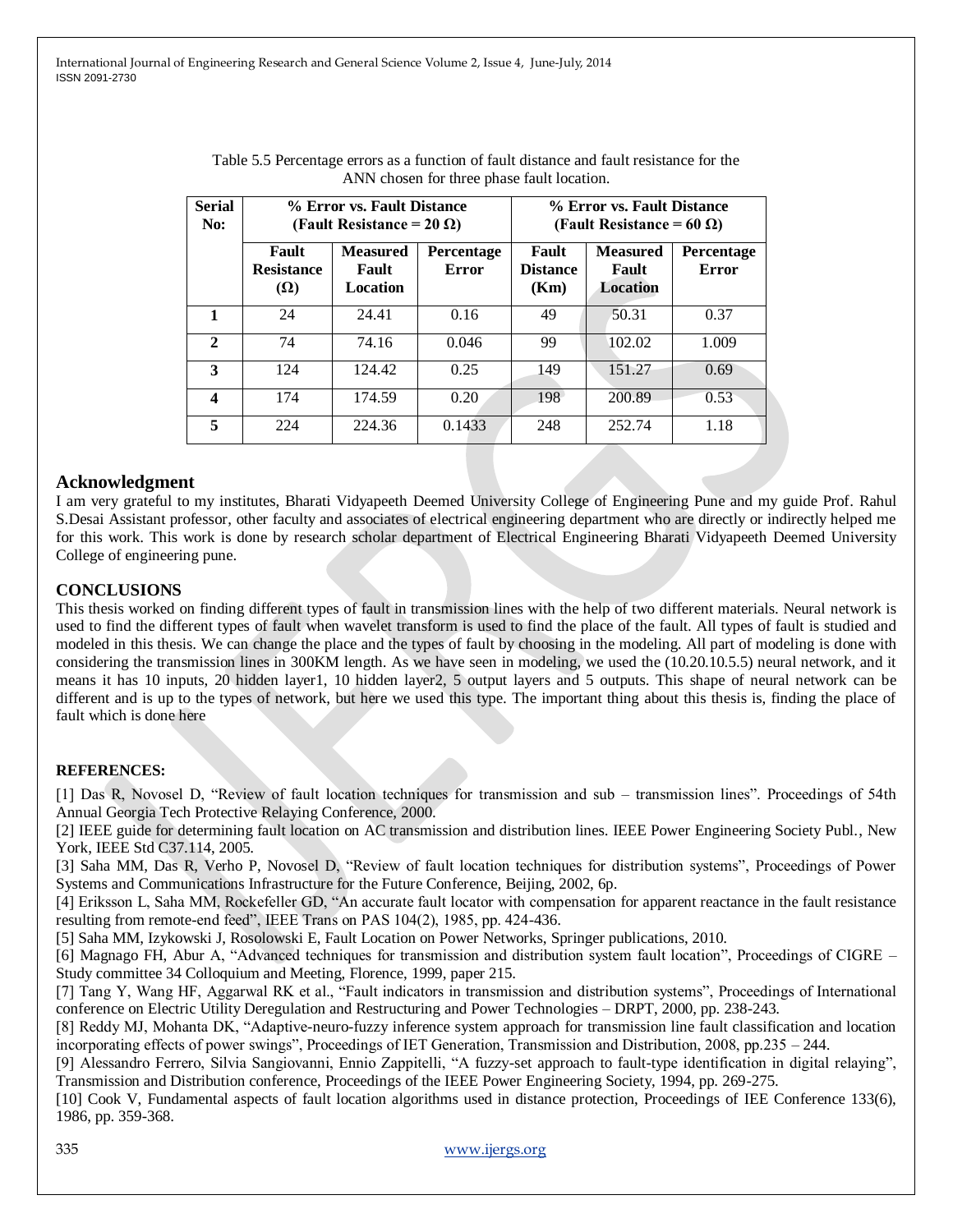[11] Cook V, Analysis of Distance Protection, Research Studies Press Ltd., John Wiley & Sons, Inc., New York, 1985.

[12] Network Protection & Automation Guide, T&D Energy Automation & Information, Alstom, France.

[13] Wright A, Christopoulos C, Electrical Power System Protection, Chapman & Hall publications, London, 1993.

[14] Ziegler G, Numerical Distance Protection, Principles and Applications, Siemens AG, Publicis MCD Verlag, Erlangen, 2006.

[15] Djuric MB, Radojevic ZM, Terzija VV, "Distance Protection and fault location utilizing only phase current phasors", IEEE Transactions of Power Delivery 13(4), 1998, pp. 1020-1026.

[16] Eriksson L, Saha MM, Rockefeller GD, "An accurate fault locator with compensation for apparent reactance in the fault resistance resulting from remote-end feed", IEEE Trans on PAS 104(2), 1985, pp. 424-436.

[17] Kasztenny B, Sharples D, Asaro V, "Distance Relays and capacitive voltage transformers – balancing speed and transient overreach‖, Proceedings of 55th Annual Georgia Tech Protective Relaying Conference, 2001.

[18] Zhang Y, Zhang Q, Song W et al., "Transmission line fault location for double phaseto- earth fault on non-direct-ground neutral system", IEEE Transactions on Power Delivery 15(2), 2000, pp. 520-524.

[19] Girgis AA, Hart DG, Peterson WL, "A new fault location techniques for two and three terminal lines", IEEE Transactions on Power Delivery 7(1), 1992, pp. 98-107.

[20] Saha MM, Izykowski J, Rosolowski E, "A method of fault location based on measurements from impedance relays at the line ends", Proceedings of the  $8<sup>th</sup>$  International Conference on Developments in Power Systems Protection – DPSP, IEE CP500, 2004, pp. 176-179.

[21] Wanjing Xiu, Yuan Liao, "Accurate transmission line fault location considering shunt capacitances without utilizing line parameters", Electric Power components and Systems, 2012.

[22] Yuan Liao, "Generalized fault location methods for overhead electric distribution systems", IEEE Transactions on Power Delivery, vol. 26, no. 1, pp. 53-64, Jan 2011.

[23] Yuan Liao, Ning Kang, "Fault Location algorithms without utilizing line parameters based on distributed parameter line model", IEEE Transactions on Power Delivery, vol. 24, no. 2, pp. 579-584, Apr 2009.

[24] Karl Zimmerman, David Costello, "Impedance-based fault location experience", Schweitzer Engineering Laboratories, Inc. Pullman, WA USA.

[25] T. Takagi, Y. Yamakoshi, M. Yamaura, R. Kondou, and T. Matsushima, "Development of a New Type Fault Locator Using the One-Terminal Voltage and Current Data," IEEE Transactions on Power Apparatus and Systems, Vol. PAS-101, No. 8, August 1982, pp. 2892-2898.

[26] Edmund O. Schweitzer, III, "A Review of Impedance-Based Fault Locating experience," Proceedings of the 15th Annual Western Protective Relay Conference, Spokane, WA, October 24-27, 1988.

[27] Aurangzeb M, Crossley PA, Gale P, "Fault location using high frequency travelling waves measured at a single location on transmission line". Proceedings of  $7<sup>th</sup>$  International conference on Developments in Power System Protection – DPSP, IEE CP479, 2001, pp. 403-406.

[28] Bo ZQ, Weller G, Redfern MA, "Accurate fault location technique for distribution system using fault-generated high frequency transient voltage signals‖, IEEE Proceedings of Generation, Transmission and Distribution 146(1), 1999, pp. 73-79.

[29] Silva M, Oleskovicz M, Coury DV, "A fault locator for transmission lines using travelling waves and wavelet transform theory", Proceedings of 8th International conference on Developments in Power System Protection – DPSP, IEE CP500, 2004, pp. 212-215.

[30] El-Sharkawi M, Niebur D, "A tutorial course on artificial neural networks with applications to Power systems", IEEE Publ. No. 96TP 112-0, 1996.

[31] Pao YH, Sobajic DJ, "Autonomous Feature Discovery of Clearing time assessment", Symposium of Expert System Applications to Power Systems, Stockholm – Helsinki, Aug 1988, pp. 5.22-5.27.

[32] Dalstein T, Kulicke B, "Neural network approach to fault classification for highspeed protective relaying", IEEE Transactions on Power Delivery, vol. 4, 1995, pp. 1002 – 1009.

[33] Kezunovic M, Rikalo I, Sobajic DJ, "Real-time and Off-line Transmission Line Faulyt Classification Using Neural Networks". Engineering Intelligent Systems, vol. 10, 1996, pp. 57-63.

[34] Bouthiba T, "Fault location in EHV transmission lines using artificial neural networks", Int. J. Appl. Math. Comput. Sci., 2004, Vol. 14, No. 1, pp. 69-78.

[35] Sanaye-Pasand M, Kharashadi-Zadeh H, "An extended ANN-based high speed accurate distance protection algorithm", Electric Power and Energy Systems, vol. 28, no. 6, 2006, pp. 387 -395.103

[36] Bhalja B.R, Maheshwari R.P., "High resistance faults on two terminal parallel transmission line: Analysis, simulation studies, and an adaptive distance relaying scheme, IEEE Trans. Power Delivery, vol. 22, no. 2, 2007, pp. 801-812.

[37] Venkatesan R, Balamurugan B, "A real-time hardware fault detector using an artificial neural network for distance protection", IEEE Trans. on Power Delivery, vol. 16, no. 1, 2007, pp. 75 – 82.

[38] Lahiri U, Pradhan A.K, Mukhopadhyaya S, "Modular neural-network based directional relay for transmission line protection", IEEE Trans. on Power Delivery, vol. 20, no. 4, 2005, pp. 2154-2155.

[39] Cichoki A, Unbehauen R, "Neural networks for optimization and signal processing", John Wiley & Sons, Inc., 1993, New York. [40] Haykin S, "Neural Networks. A comprehensive foundation", Macmillan Collage Publishing Company, Inc., 1994, New York.